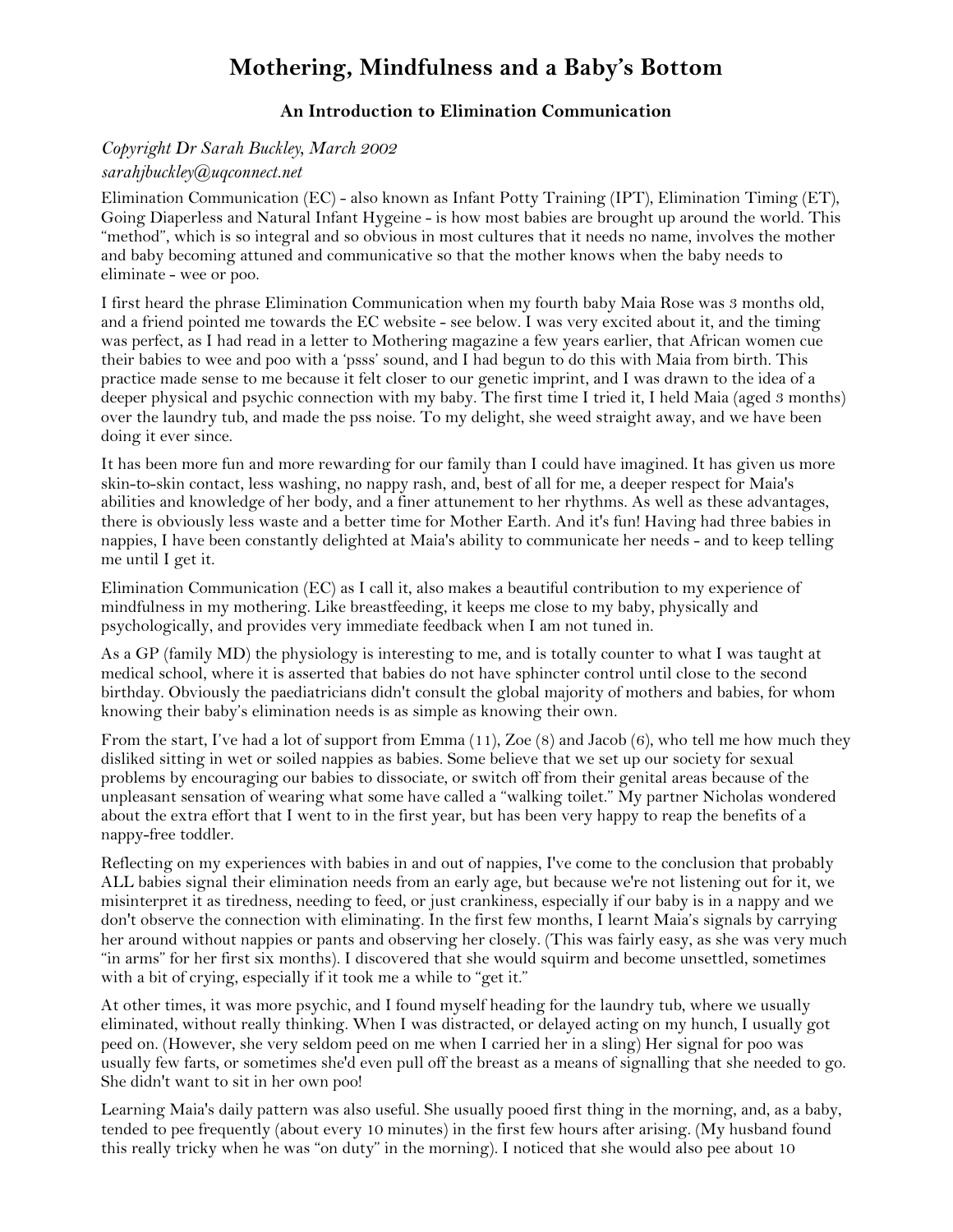minutes after breastfeeding or drinking. She still almost always pees on awaking; I think it is the need to eliminate that actually wakens her.

In her first year, we used the laundry tub by preference. I'd hold her upright by her thighs, with her back resting on my belly. A small sandpit-type bucket with a conveniently concave lip was useful from the early days; I'd hold it between my thighs, sitting, and hold Maia above it. The blue bucket - now a family icon has been very well travelled, and also came into its own at night later on - see below. As she got older and heavier, I found that sitting her on the toilet in front of me worked well- sometimes we'd have a 'double wee', which was always successful if nothing else worked! Along with the position, I cued her with my "psss" noise, and sometimes at the tub, when I thought she had a need but was slow to start, I'd turn on the tap as well.

After 3 months or so of doing this, I became more sure of my interpretation and I would sometimes gently persist, even where she was initially reluctant, and usually she'd go in half a minute or so. However, for me, it's a fine line, and I think it's vital to have cooperation, and not a battle of wills, which can sometimes develop around "toileting." It's more a dance of togetherness that develops, as with breastfeeding, from love and respect for each other.

On a practical level, I used nappies (I love those Weenies pilchers!) when we were out and about, and weed her as much as I could, but I didn't expect to be perfect in these, or any, circumstances. We used toilets or took the bucket (or another plastic container with a tight lid) in the car. When we missed a pee, my reaction was just, "Oh well, missed that one." On hot days, I just lay a nappy on the car seat. If it wasn't convenient to stop, I'd say to her, "Oh, Maia, you'll have to pee in the nappy, and I'll change it as soon as we stop." Maia didn't like to be disturbed at night in the early months, so I'd lie her on a bunny rug and just let her wee. I changed this whenever I woke up. Or I'd wrap a cloth nappy loosely around her bum and change it when wet. I found that, as with naps, she usually weed on awaking and then nursed.

Around 6 to 7 months, Maia went "on strike," coinciding with teething and beginning to crawl. She stopped signalling clearly and at times actively resisted being "weed." I took it gently, offering opportunities to eliminate when it felt right and not getting upset when, after refusing to go in the laundry tub, she went on the floor. Even on "bad days," though, we still had most poos in a bowl, bucket or the toilet.

At nearly 10 months, we were back on track. I noticed that as she became more independent and engrossed in her activity, she was not keen to be removed to eliminate, so I started to bring a receptacle to her. She preferred a bowl or bucket on my lap, and later we began to use a potty: I initially held her while she used it. At night time, I started sitting her on the blue bucket (and on the breast at the same time, tricky to lie down afterwards and not spill the bucket!). When I was less alert, she weed on a nappy between her legs and/or the bunny rug underneath her.

There was a marked shift in things soon after she began walking at 12 months, and by 14 months, to my amazement, Maia was out of nappies completely. She now was able to communicate her needs very clearly, both verbally and non-verbally, and her ability to "hold on" was also enhanced. When she needed to eliminate, she said "wee" and/or headed for the potty - we had several around the house. Nicholas, her dad, was so delighted when she first did this that he clapped her, and so she would stand up and applaud herself afterwards. She began to be very interested in the fate of her body products, and joined me as we tipped it onto the garden or into the toilet. (Now she wants to empty the potty herself). She even began to get a cloth and wipe up after herself!

With this change, I stopped using nappies altogether, and switched to trainer pants - the Bright Bots (Target, Australia) are great, and come in small sizes - for going out. Dresses are great too, for outings with bare-bottomed girls in our warm summer months. Now, at 19 months, Maia is totally autonomous in her day - time elimination. She tells us her needs (with lots of warning) and/or goes to the potty herself. Although I take a change of pants when we go out, it is very rare to need them - compared to my other children she is about the  $2\frac{1}{2}$  to 3 year old stage with her toiletting.

Nightimes continue to be busy for us, with lots of feeding and weeing, but, unless she is unwell, or I am very tired, we have very few "misses", and sitting up at night to wee her seems to me a small effort in return for the benefits we currently reap. It seems, from other stories, that many EC babies stop weeing at night even in the first year, or have a predictable pattern (eg not weeing after midnight), and no doubt Maia will do this in the next year or so.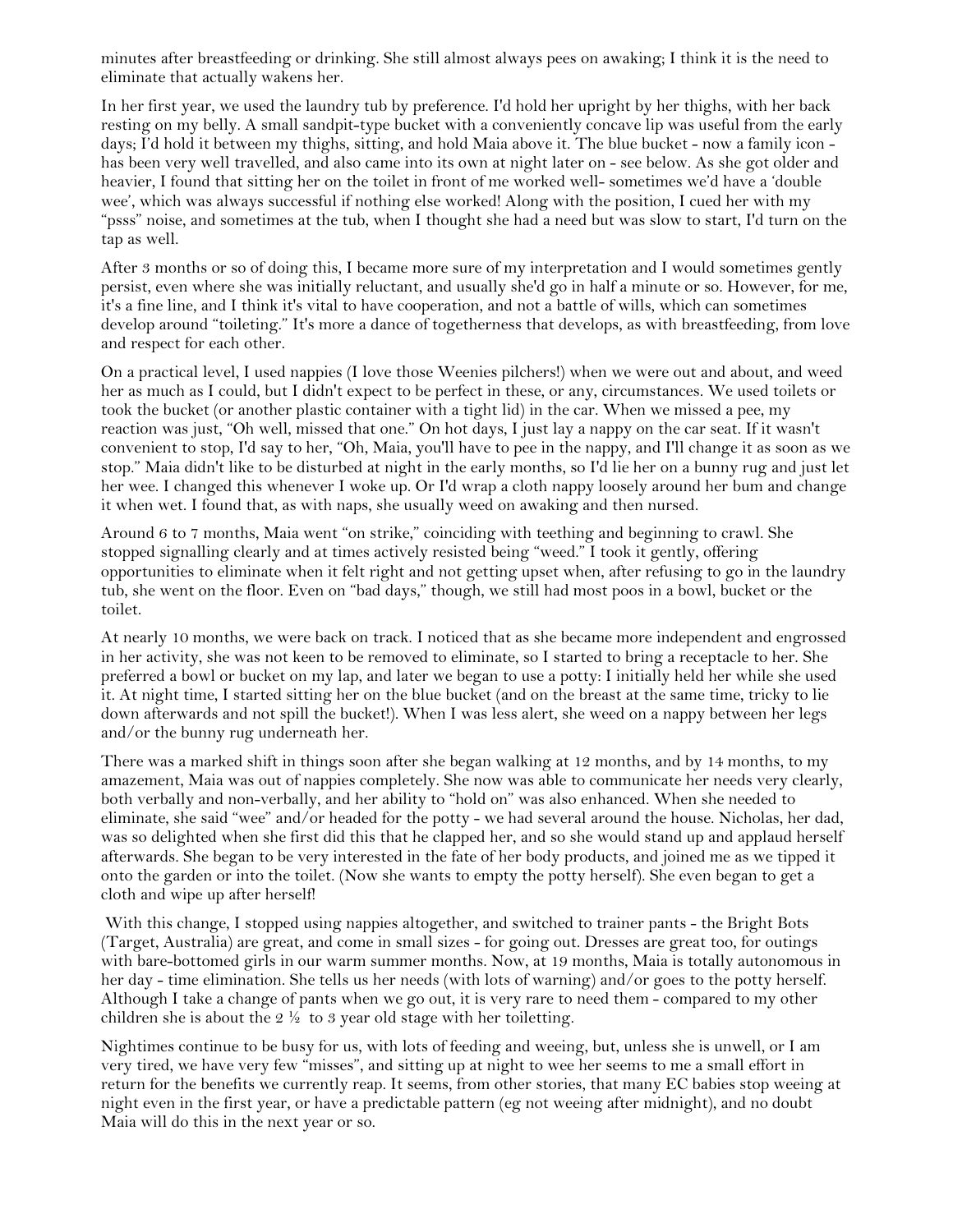As a mindful mother, it interests me is that EC babies learn to release before they learn to hold on. This makes it EC very convenient because, when cooperative, a baby can empty even a small amount of wee from the bladder. (This means, for example, that when I wee Maia in the garden before starting a car trip, I know that there will then be minimal chance of Maia needing to wee for at least half an hour or so.) In contrast, conventional toilet training is built around the child's ability to "hold on" to their wee and poo, until they can release it in a socially acceptable place. I wonder, then, about the mind-body implications of this subtle but important difference. Aren't we a society where we tend to "hold on" to our "stuff," often needing the help of others (eg therapists) to encourage us to "let it out."

One of my friends, a bodyworker, commented on Maia's relaxed mouth, and this made me wonder if the process might relax the whole digestive tract. I can also feel in my mothering the beauty of supporting her healthy eliminative functions, which many of us feel shameful about and would prefer to deny - hence nappies, which hide the eliminating act itself.

Furthermore, the "toilet training stage" is, in Erikson's psychological stages, centred on the issue of "autonomy vs shame and doubt", and it seems to me that Maia has mastered these issues already - she is incredibly autonomous - not to say bossy at times!! - and I wonder if this might be in part due to being an early mistress of her elimination. (She's also a Leo, Aries rising!)

For me, the beauty of elimination communication has been in the process, not in the outcome, however remarkable or convenient. Yes, it's great to do less than a full load of washing each day for a family of six, but much more significant is the learning that mothers and babies are connected very deeply - at a "gut level" - and that babies (and mothers) are much more capable and smart than our society credits. I feel very blessed to have had this experience.

I have experienced EC with only one baby, starting at a young age. Many women in many places have done it differently - started from birth or with an older baby, made less or more use of nappies, taken a long time or a short time to catch on, done EC part-time or full time and some women have even begun work outside the home and trained their baby's carers in EC.

If you feel drawn to EC, I encourage you to have a go. Look on the internet - it's all I needed to get started, as well as invaluable on-going support. There are also two great books - see below - and you can ask other Mums (including myself) and mothers from cultures such as India and China where this practice is still widespread. Although it can be more complex for older babies, some of whom may have already learned to ignore their body's signals, others may welcome the chance to communicate their elimination needs.

I wish you ease, pleasure and mindfulness in your mothering.

#### <u>Websites</u>

Rosie's Elimination Communication Page

http://www.freeyellow.com/members4/seafish/index.html

Ingrid Bauer's Natural Infant Hygiene site

http://www.natural-wisdom.com

Jana Kutarna's "Did You Say Without Diapers?" page

http://trick.fig.org/jana/child/diaperless.html

Scott Noelle's article (Continuum Concept-EC with a toddler)

http://www.teleport.com/~noelles/misc/goingdiaperless.html

Johnson Family Infant Potty Training Page

http://www.users.uswest.net/~ptlfhb/training.html

Trickle Treat - Laurie Boucke (includes info about her new book)

http://www.White-Boucke.com/ifpt.html

Natec's ET article, excerpt from her booklet

http://www3.parentsplace.com/readroom/articles/elimination1.html (the 3 is not a misprint)